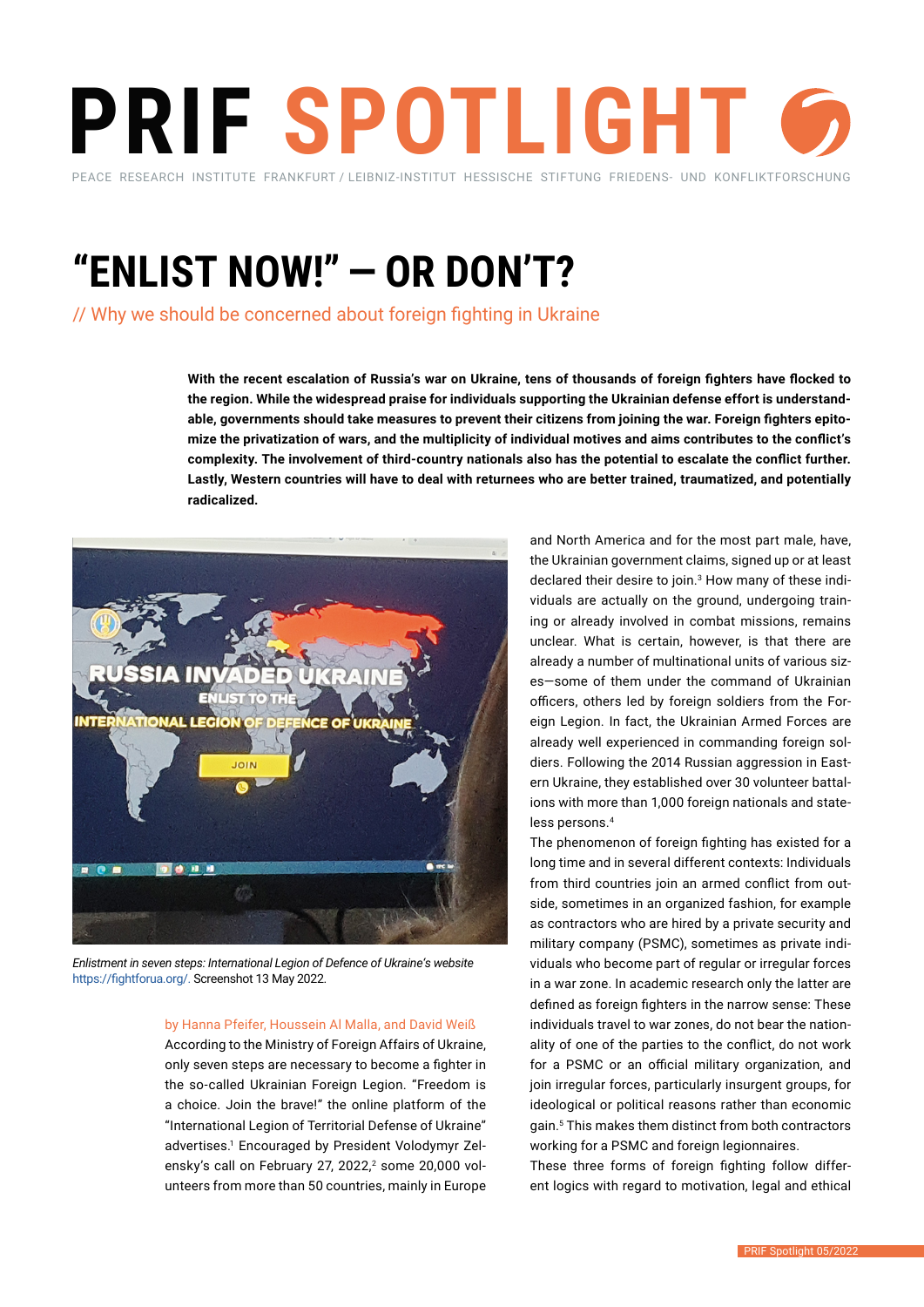problems, and consequences for the further development of a conflict. And yet, there are some concerns that apply to all of them. Western governments should therefore take measures and develop policies to prevent their citizens from joining either of the warring parties in Ukraine and wars abroad in general.

# **Public, legal, and academic concepts of foreign fighting**

The public debate in the West does not address foreign fighting as an overarching problem but rather concentrates on individual phenomena. Even though there are critical voices, a heroic image of the "volunteer fighters" who set out for the "defense of Ukraine" is still widespread and resonates well with the moral sentiments of Western populations toward the war.<sup>6</sup> In line with this heroization, memories of the Spanish Civil War and the foreign recruits who joined the anti-fascist struggle in the 1930s are frequently invoked by the media<sup>7</sup> and some of those interviewed when leaving their countries for Ukraine.<sup>8</sup> This comparison may obscure more than it explains,<sup>9</sup> but this does not diminish its power to legitimize a defensive and solidarity-driven use of violence against the Russian invasion.

The Russian side, too, seeks support from abroad and is joined by what are often (wrongly) called "mercenaries". On the one hand, Putin continues to rely on PSMCs. One infamous example is the Wagner Group, a Russian PSMC with close ties to the far right. It gained notoriety primarily for its operations in Syria, Libya, and Mali, and has been accused of war crimes, among others by the United Nations and France.<sup>10</sup> While it is largely composed of former Russian soldiers, other nationalities are represented among the contractors and the group has recently stepped up its recruitment game. On the other hand, Russia claims to have successfully recruited several thousand of Syrians, which has been confirmed by both Western intelligence and

### **The United Nations Mercenary Convention**

Mercenaries are banned by several treaties, including the International Convention Against the Recruitment, Use, Financing and Training of Mercenaries which was adopted by General Assembly resolution 44/34 on 4 December 1989, entered into force on 20 October 2001, and has 37 state parties plus 17 state signatories. It prohibits the state from recruiting, using, funding, and training mercenaries and mandates domestic mercenary activities to be a crime. Both Russia and Ukraine have ratified the convention and made acting as a mercenary a criminal offense.

# **The 1949 Geneva Conventions and its 1977 Additional Protocols**

Additional Protocol I of 1977 regulates the status of mercenaries, but does not prohibit mercenaries. It explicitly states that mercenaries do not have a right to the status of combatants or prisoners of war. Therefore, they may be prosecuted by the detaining country for mere participation in hostilities. It is stipulated, however, that it is permissible for the country employing foreign fighters to make them members of the army so that they are no longer mercenaries (a strategy that Ukraine is currently using).

news reports,<sup>11</sup> as well as local media sources in the Middle East.<sup>12</sup>

In contrast to the foreign volunteers who have joined the Ukrainian side, forces supporting Russia are labelled "mercenaries" and thereby delegitimized as profit-oriented actors prone to committing crimes. After all, anyone who sides with Putin today is on the wrong side of history. These attributions of legitimacy are understandable, stemming as they do from the fact that the Russian "operation", as the Kremlin calls it, is in fact a war of aggression and thus a clear violation of the prohibition of the use of force according to international law. Furthermore, an abundance of evidence suggests that the Russian side has systematically committed war crimes and severe breaches of international humanitarian law (IHL).<sup>13</sup>

There is an obvious impulse to use the (il-)legitimacy and (il-)legality of war and the conduct of hostilities as a starting point when it comes to the normative assessment of the foreign fighters joining the war. But the ethical, legal, and political situation is more complex. In legal terms, the situation is quite clear with regard to mercenaries (see info boxes on this page). But PSMCs are a distinct phenomenon, given their repertoire of tasks and the scale of their engagement, and they have been operating in a legal grey zone.<sup>14</sup> The situation is even more complicated when it comes to foreign fighters, not least because there is no agreed definition in international law, but also because they are treated under both IHL and counterterrorism legislation<sup>15</sup>

The Ukrainian government does not tire of emphasizing that foreigners are defending "Europe and our common civilizational values,"16 will be integrated into the regular armed forces, and are consequently to be treated as combatants. The Russian side, on the oth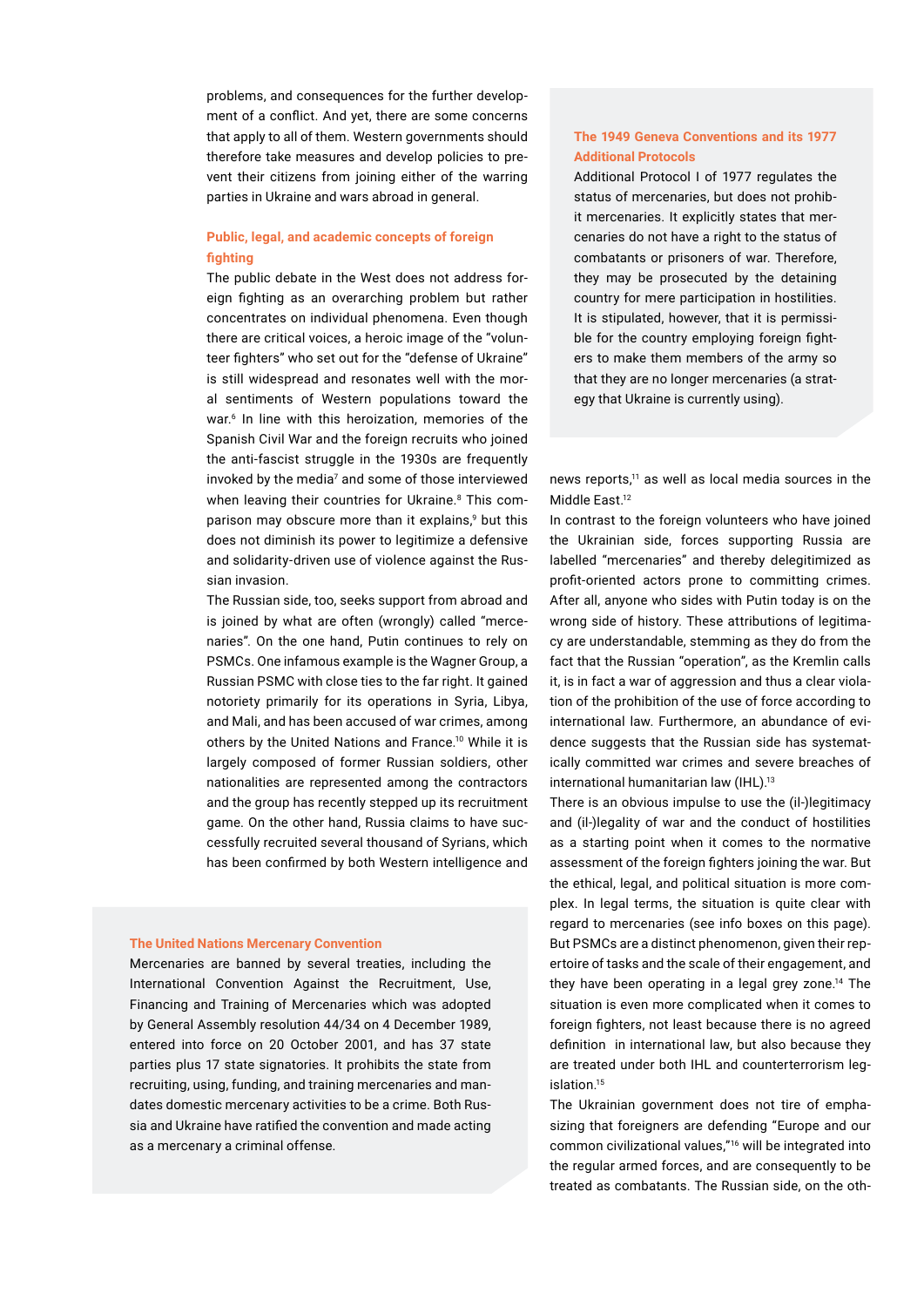er hand, tries to attach the label of "mercenaries" to Western "volunteers." Consequently, the defense ministry in Moscow has already announced that none of them will be considered combatants in accordance with IHL, or be attributed the status of prisoners of war (POW), and has threatened to have them prosecuted as criminals for any subversive acts against the Russian army.<sup>17</sup> Lastly, Western politicians oscillate between encouraging people to actively join the Ukrainian forces (while maintaining plausible deniability of involvement), and tacit acceptance with partial control of citizens leaving their country for the war zone.

# **Learning from the history of foreign fighting**

Foreign legionnaires are thus distinct from both contractors and foreign fighters, and the discursive struggles over how to label these individuals demonstrate the political and legal relevance of these distinctions. However, there are some general caveats that we can draw from the history of foreign fighting,18 which apply to individuals traveling into war zones in general regardless of whether they join the attacking or the defending side, and regardless of whether a party to the conflict, its behavior, and goals are considered to be good or bad.

Having first emerged on a large scale in the Afghan war following the Soviet invasion in 1979, jihadist foreign fighters are probably the most well-known in Western societies. At that time, the "Arab Afghans" were supported by the United States and Pakistan in the context of the Cold War. They evolved into the cross-border Al-Qaeda network, parts of which eventually formed — with the addition of local insurgents in Syria and Iraq — the core of the so-called ISIS organization. Jihadist Afghanistan veterans also gained combat experience in Bosnia-Herzegovina and Chechnya in the 1990s. While, so far, there have been only isolated references to the presence of fighters from these groups in Ukraine, this historical development points to several potential problems that are also likely to arise with respect to "foreign legionnaires" and "mercenaries" in the war on Ukraine.

First, both groups are an expression of an increasing privatization of war and security. In the case of the mercenaries, this is obvious. But foreign legionnaires, too, undermine the state monopoly on the legitimate use of force. They make individual decisions to intervene in an armed conflict without this being part of their respective state's strategy, let alone democratically legitimized. In Germany, for instance, fighting in foreign conflicts is not punishable—unless significant actions are planned abroad that could harm the foreign relations of Germany. On this basis, citizens who are classified as right-wing extremists, for example, are denied permission to leave the country.



*Foreign Fighters cross the border to fight for Ukraine as Russia's attacks on Ukraine continue, in Przemysl, Poland on 05 March 2022 (Photo: © picture alliance / AA | Abdulhamid Hoşbaş).*

This already highlights another difficulty that goes beyond the disturbing idea of German neo-Nazis fighting under the Ukrainian or any other flag: An individual's motive for leaving their country and joining foreign troops (or some irregular force, for that matter) can neither be systematically identified nor controlled. There is a whole potpourri of economic, political, moral, religious, and other motives, as well as psychological inclinations, among the fighters on the Ukrainian battlefield.

This gives rise to a principal-agent problem, as fighters can develop their own agenda, which then no longer corresponds to that of the principal or may even run counter to it. Such a problem is not untypical. For instance, a significant number of foreign fighters stayed in Afghanistan even after the departure of the Soviet Troops in 1989, and went on to follow Abdullah Azzam's vision of a force that would "continue the jihad no matter how long the path, until the last breath and the last beat of the pulse."<sup>19</sup> The involvement of foreigners with their own agendas entails the risk of fragmentation and, in the worst case, a multiplication of warring parties. Complicating the conflict constellation in Ukraine in this way would also make conflict management and resolution more difficult, as there would be more, diverging interests to be satisfied and might actually even prolong the conflict. This is exacerbated by the fact that those joining the war